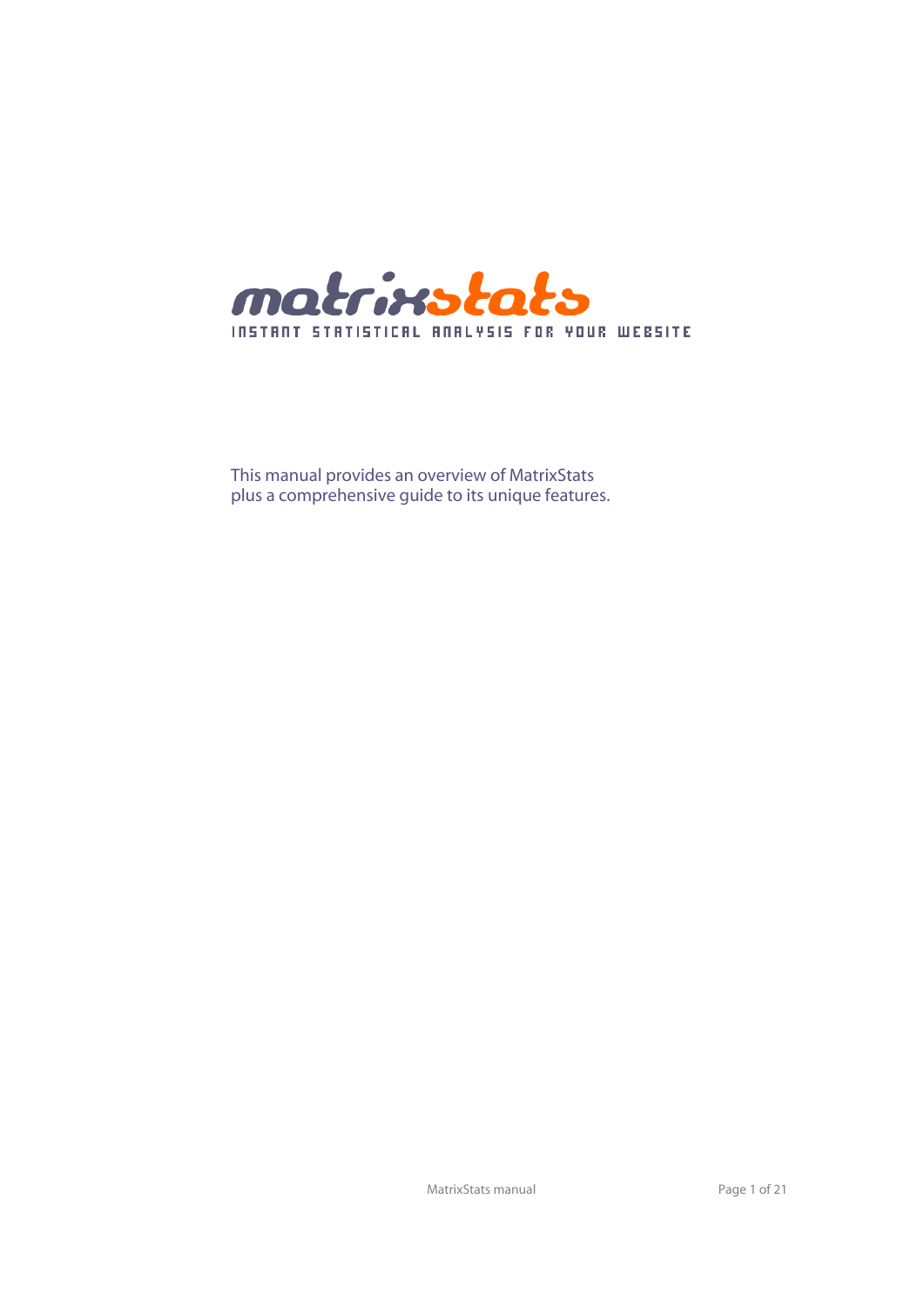# **Contents**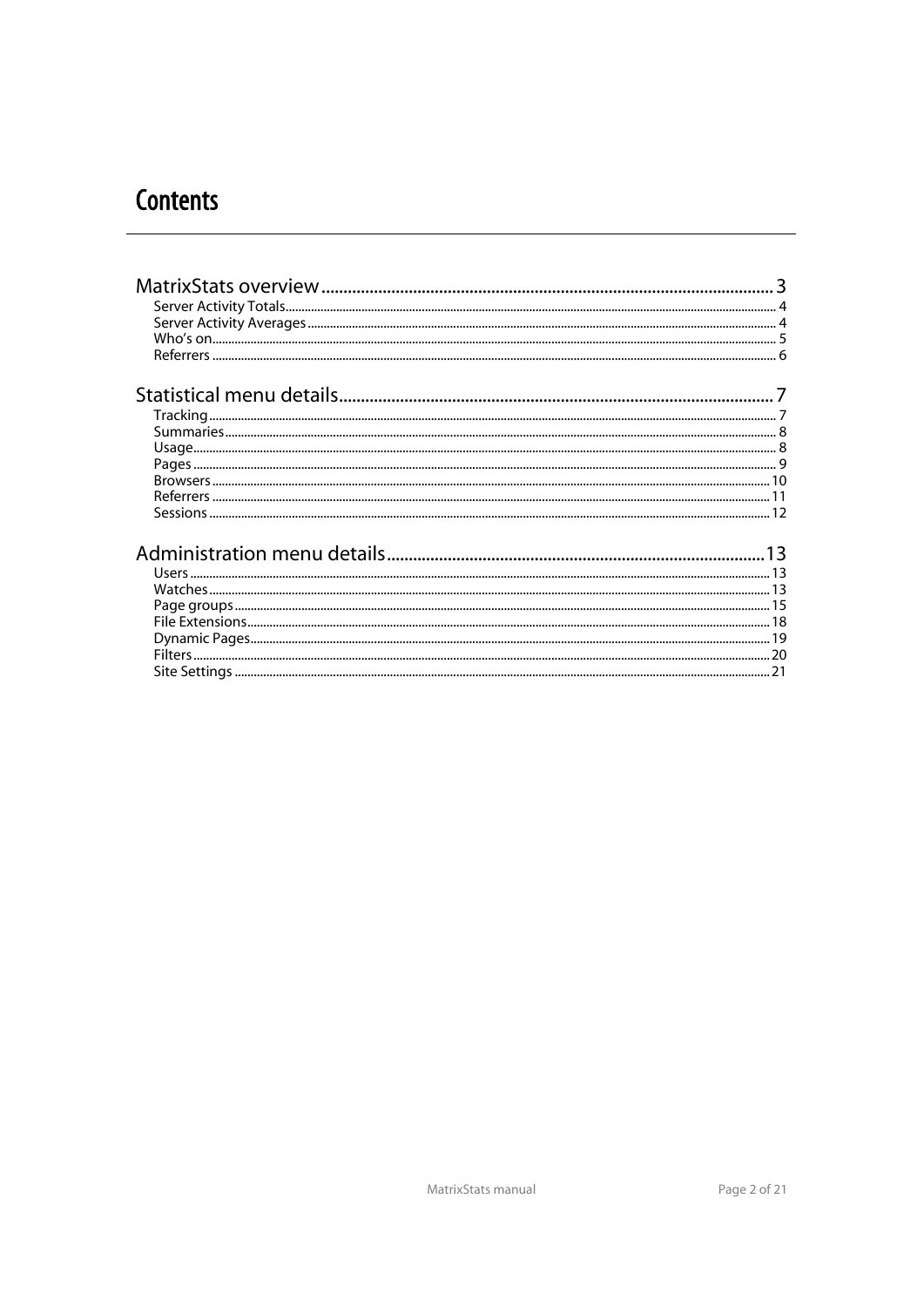# MatrixStats overview

 MatrixStats is a unique, real-time website visitor statistics tool. It provides easy-to-understand, graphical information about the visitors to your website, including:

- Number of unique visitors.
- Where your visitors have come from.
- The search terms your visitors have used.
- Other websites that are using your files.
- Which browsers your visitors use.

Once MatrixStats has been activated for your website, you access it using the a website address in this format: http://matrixstats.yourdomain.tld (where yourdomain.tld is your website's domain name).

When you log in, you'll see a usage summary for the previous day:

| Statistical Report for:                                       |                                                                                                                                                                                                                                |  |
|---------------------------------------------------------------|--------------------------------------------------------------------------------------------------------------------------------------------------------------------------------------------------------------------------------|--|
| Usage Analysis: Report for Single Day                         |                                                                                                                                                                                                                                |  |
| Information                                                   | Description                                                                                                                                                                                                                    |  |
| Start: 23 Diesember 2002:<br>End: 23 December 2002<br>Unitts: | Usage Analysis shows an overview<br>of the activity on the site over the<br>selected time range.<br>For more information about any of<br>the tables in this report, select the<br>'Usage' menu items in the left<br>hand menu. |  |
| <b>E</b> Server Activity Totals<br>Total Sessions Served 5430 |                                                                                                                                                                                                                                |  |
| <b>Total Hits</b>                                             | 119920                                                                                                                                                                                                                         |  |
| Total Page Hits                                               | 7190                                                                                                                                                                                                                           |  |
| Total Non Page Hits 112730                                    |                                                                                                                                                                                                                                |  |
| Total Session Duration 594750s                                |                                                                                                                                                                                                                                |  |
| Total Transferred                                             | 686.71 MB                                                                                                                                                                                                                      |  |
| <b>Server Activity Averages</b>                               |                                                                                                                                                                                                                                |  |
| <b>Total Sessions Served</b>                                  | 5430                                                                                                                                                                                                                           |  |
| Average Hits Per Session                                      | 22                                                                                                                                                                                                                             |  |
| Average Page Hits Per Session 1                               |                                                                                                                                                                                                                                |  |
| Average Session Duration                                      | 1096                                                                                                                                                                                                                           |  |
| Average Transfer/Session                                      | 129.50 kB                                                                                                                                                                                                                      |  |

MatrixStats manual and a page 3 of 21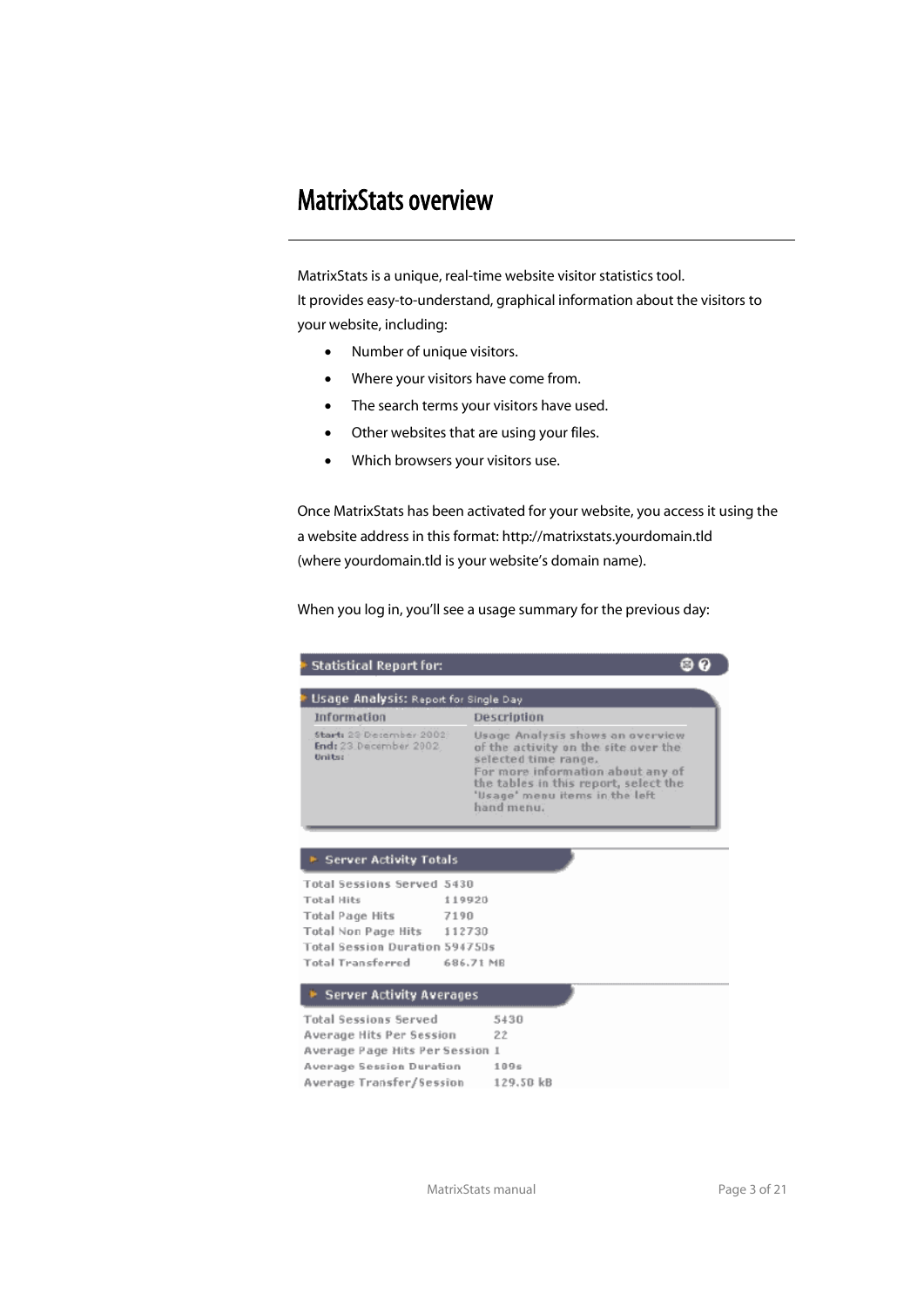#### Server Activity Totals

- Total Sessions Served: The total number of unique visits to the site.
- Total Hits: The total number of requests made to the site.
- Total Page Hits: The total number of requests for pages.
- Total Non-Page Hits: The number of requests for files other than pages (e.g. downloads, images etc.).
- Total Session Duration: The sum of the amount of time between the first and last hits of all sessions in the time range.

#### Server Activity Averages

- Total Sessions Served: This provides an average of the total sessions from the time period which is selected.
- Average Hits Per Session: Page views per session breakdown.
- Average Page Hits Per Session: The number of page requests made during each session. A session may have made no page requests if the visitor only requested an image, or downloaded a file from the site. Check the 'spongers' report for other sites that may be using images if there are a large number of 0-page-requested sessions.
- Average Session Duration: Time spent per session breakdown.
- Average Transfer/Session: A categorised count of the amount of time spent during each visit to the site. The duration of a session is the amount of time between the first and last request made. The date range of reports can be altered by using the calendar in the left hand menu bar.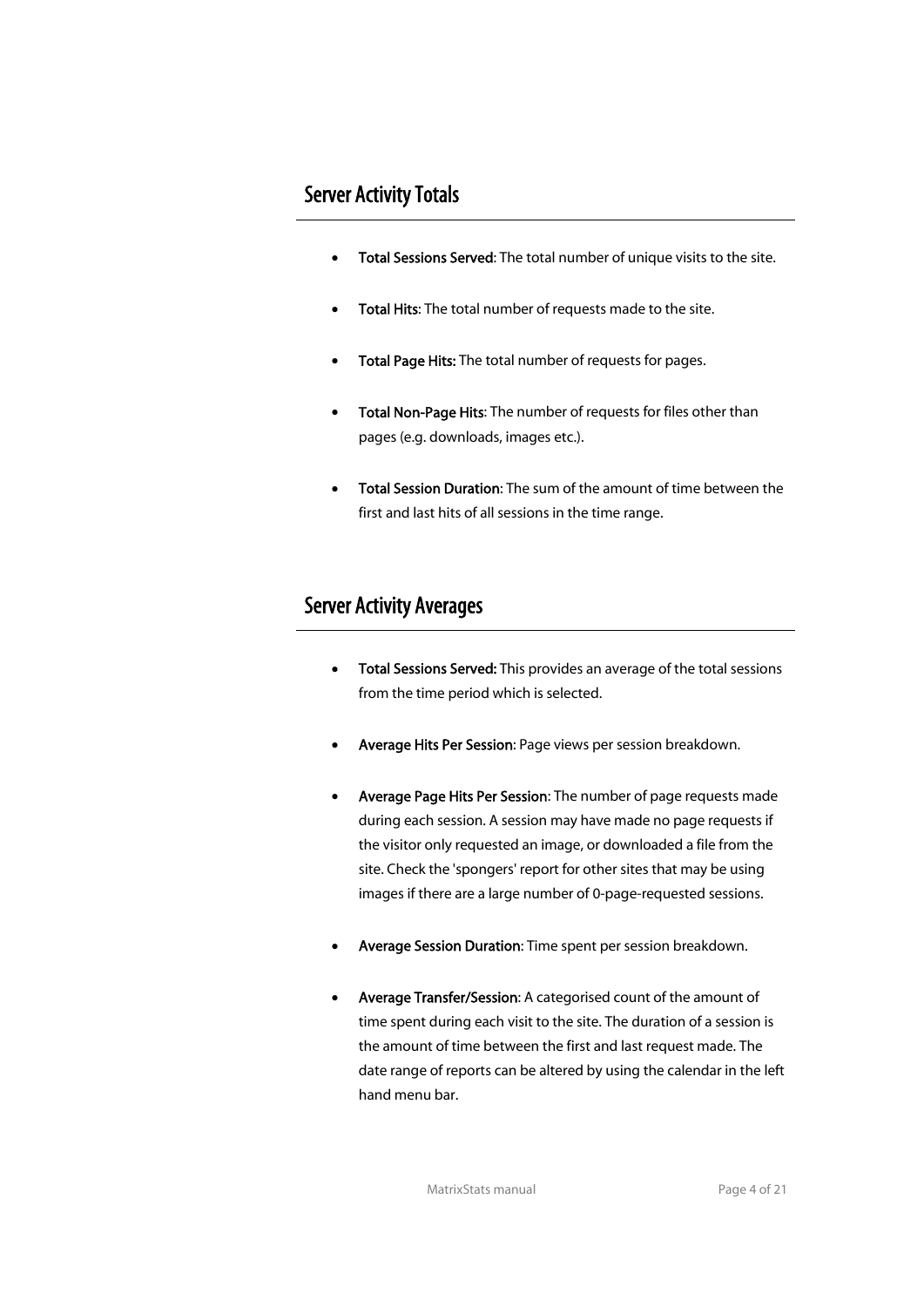## Who's on

| Who's On Now? Currently 8 Active Session(s)                  |                                                        |               |
|--------------------------------------------------------------|--------------------------------------------------------|---------------|
| <b>E</b> Breakdown                                           |                                                        |               |
| IP Address - 80.15.9.144                                     | Duration - 00 sec from 09:24:20 Tue                    |               |
| Q Network - PROVIDER Local Registry France Telecom           | Hostname - ABesancon-102-1-4-144 abo.wanadoo.fr        | $\frac{4}{6}$ |
| $I$ oration - $FP$                                           | Hits/Bandwidth - 1/ 25.51 kB                           |               |
| IP Address - 151.202.75.160                                  | Duration - 00 sec from 09:24:16 Tue                    | 驅             |
| Q Network - Verizon Trademark Services, LLC (VERI            | Hostname - pool-151-202-75-160.ny5030.east.verizon.net | e             |
| Location - US                                                | Hits/Bandwidth - 1/25.39 kB                            |               |
| IP Address - 217.39.12.16                                    | Duration - 11 sec from 09:23:39 Tue                    | 開口            |
| Q Network - IP Pools (BT Public Internet Service)            | Hostname - host217-39-12-16.in-addr.btopenworld.com    | e             |
| Location - GB                                                | Hits/Bandwidth - 25/ 144.97 kB                         |               |
| IP Address - 68.7.221.249                                    | Duration - 01 min 35 sec from 09:23:21 Tue             | WÊ            |
| Network - Cox Communications Inc. Atlanta (NETB              | Hostname - ip68-7-221-249.sd.sd.cox.net                | Æ             |
| $Location - SD$                                              | Hits/Bandwidth - 31/156.14 kB                          |               |
| IP Address - 213.98.174.118                                  | Duration - 28 sec from 09:22:32 Tue                    | 雕             |
| C Network - Telefonica De Espana SAU (NCC#2000108 Hostname - |                                                        | e             |
| Location - ES                                                | Hits/Bandwidth - B/ 111.62 kB                          |               |
| IP Address - 24, 165, 129, 22                                | Duration - 82 min 28 ser from 89:21:25 Tue             | 騙             |
| & Network - ServiceCo LLC - Road Runner (NET-ROAD            | Hostpame -                                             |               |
| Location - US                                                | Hits/Bandwidth - 67/ 537.61 kB                         |               |
| IP Address - 193.71.65.33                                    | Duration - 04 min 43 sec from 09:19:41 Tue             | H             |
| Q. Network - Network Security, Asplem Intercon, Os           | Florehousnies -                                        |               |
| Location - NO                                                | Hits/Bandwidth - 14/ 269.15 kB                         |               |

 The Who's On report shows a detailed view of sessions that are currently in progress (i.e. current visitors) including each session's geographic location, IP address, hit count, and bandwidth usage.

Click on the magnifying glass next to each entry for more information such as a complete log of requests for each session.



Note: Geographic information may not always be available, as MatrixStats has to retrieve this information from databases across the internet. Sessions are timed-out after 20 minutes of inactivity.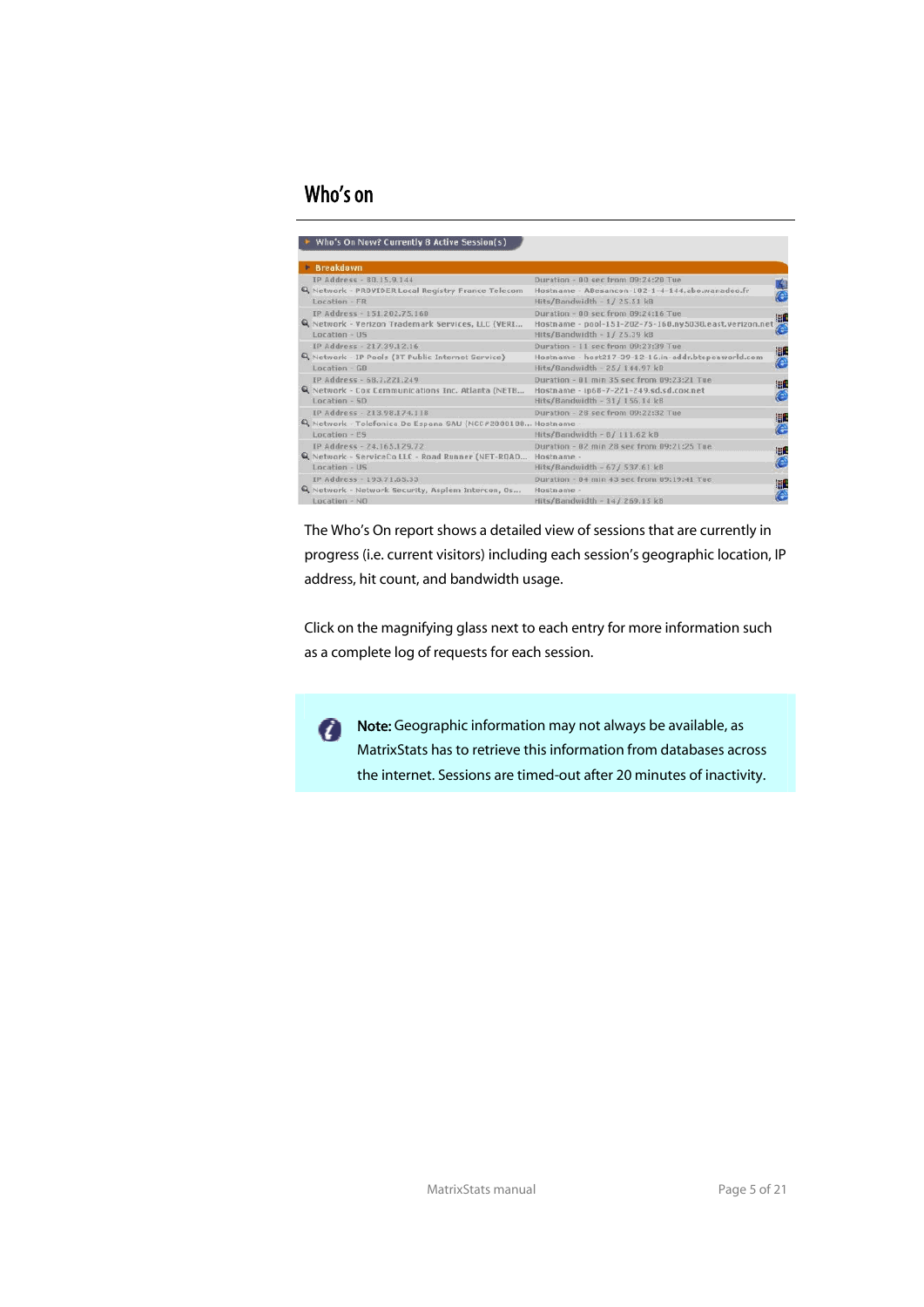#### **Referrers**

 See which other sites have directed visitors to your website in the "Referrers" section.

Choose the "Search Engines" option:



 You can also use the features within the Referrers section to determine which key words and phrases visitors are entering into search engines to find your website. This section shows specific web site pages visited and helps you find broken links to your site.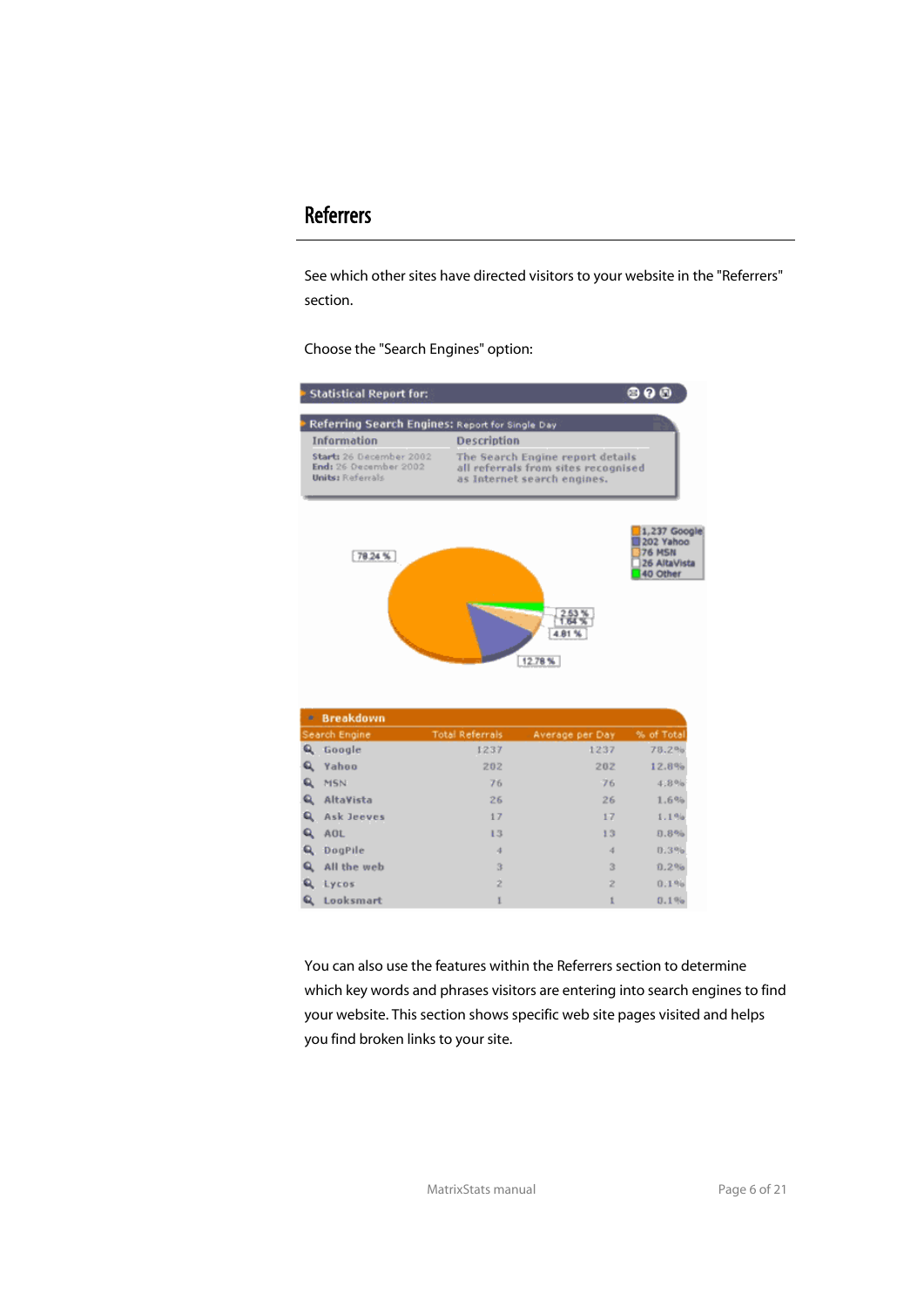# Statistical menu details

## **Tracking**



The Tracking section includes the "Who's On" feature. In this section you can also track any Watches that you have set up. Administrators can set up such watches in the Admin > Watches section.

- Watched URL: MatrixStats can be configured to watch for access to specific pages (URLs) within a site. A MatrixStats site administrator can use a "wildcard" to match a specific page (or set of pages), and when such pages are accessed, a log will be made of time and IP address of the visit.
- Watched IP: MatrixStats can be configured to watch for visitors with specific IPs. When a match is made, information about the visitor is stored in addition to the time and date.
- Watched Link: MatrixStats can be configured to watch for visitors who follow links both into and out of the site.

 Clicking the magnifying glass next to a particular watch will show a chart of hits. If the log option is selected at the top of the chart page, then a detailed log of all hits is displayed.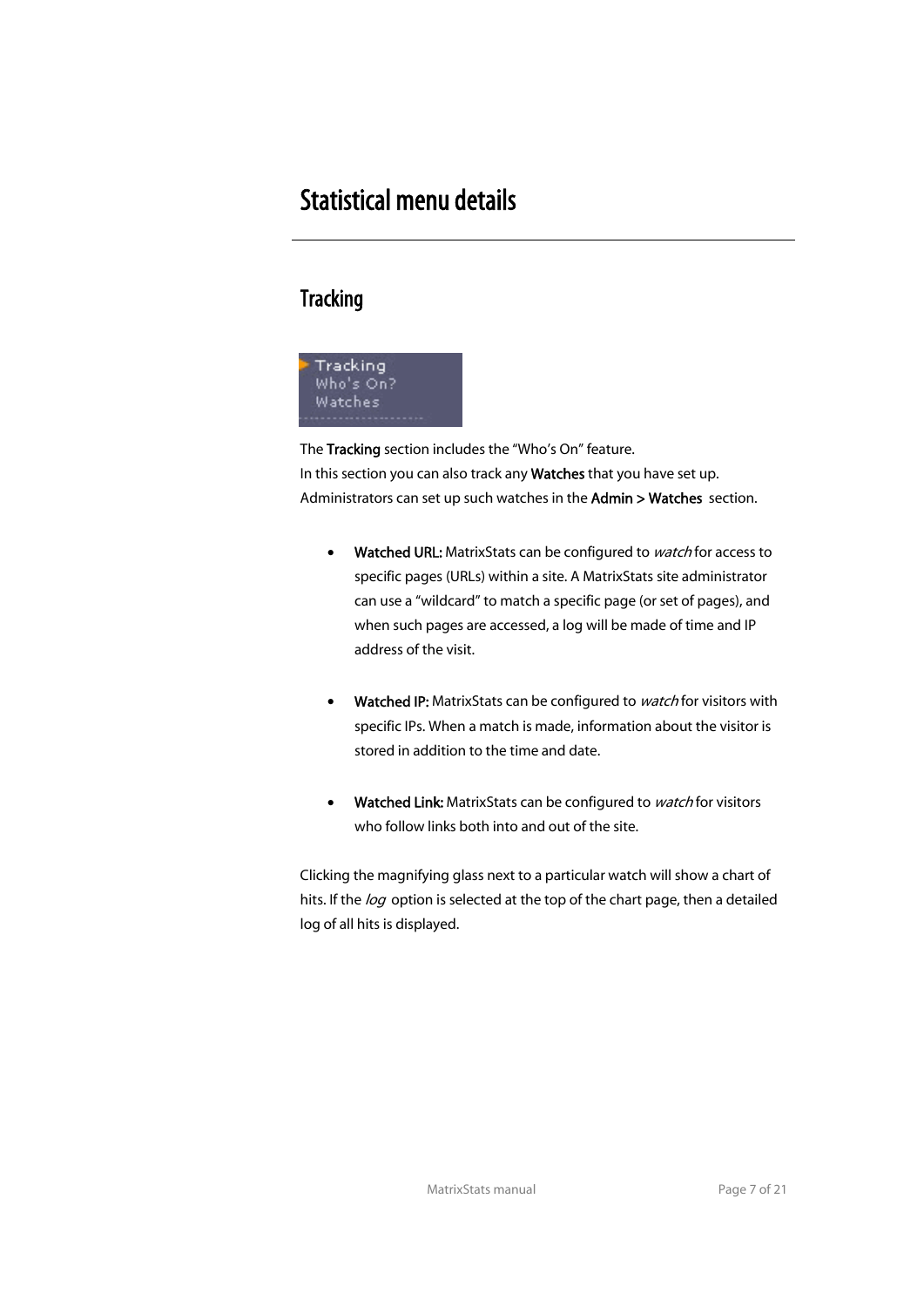#### **Summaries**



The Summaries section provides an overview of the statistics for either yesterday, last week or last month. It shows the analysis reports for each section and can be very useful if you just want to check your website stats at a glance.

#### Usage

 Usage has several sub sections, which can be broken down into the following:

• Analysis: Usage Analysis shows an overview of the activity on the site over the selected time range.

Usage Analysis Kilobytes Hits Pages **Session Bytes Session Hits Session Time** Sessions

- Kilobytes: The bytes transferred report details the number of bytes sent and received from the site.
- Hits: Usage by hits shows the number of files served by the site within the specified time range. The hits report details all files, not just those with a defined type.
- Pages: The 'Page hits' report details the number of requests for documents recognised as pages rather than other files such as images or downloads.
- Session Bytes: The bytes per session report shows how many bytes were transferred on average per session. This value gives a rough indication as to how much information is gathered from the site per visitor.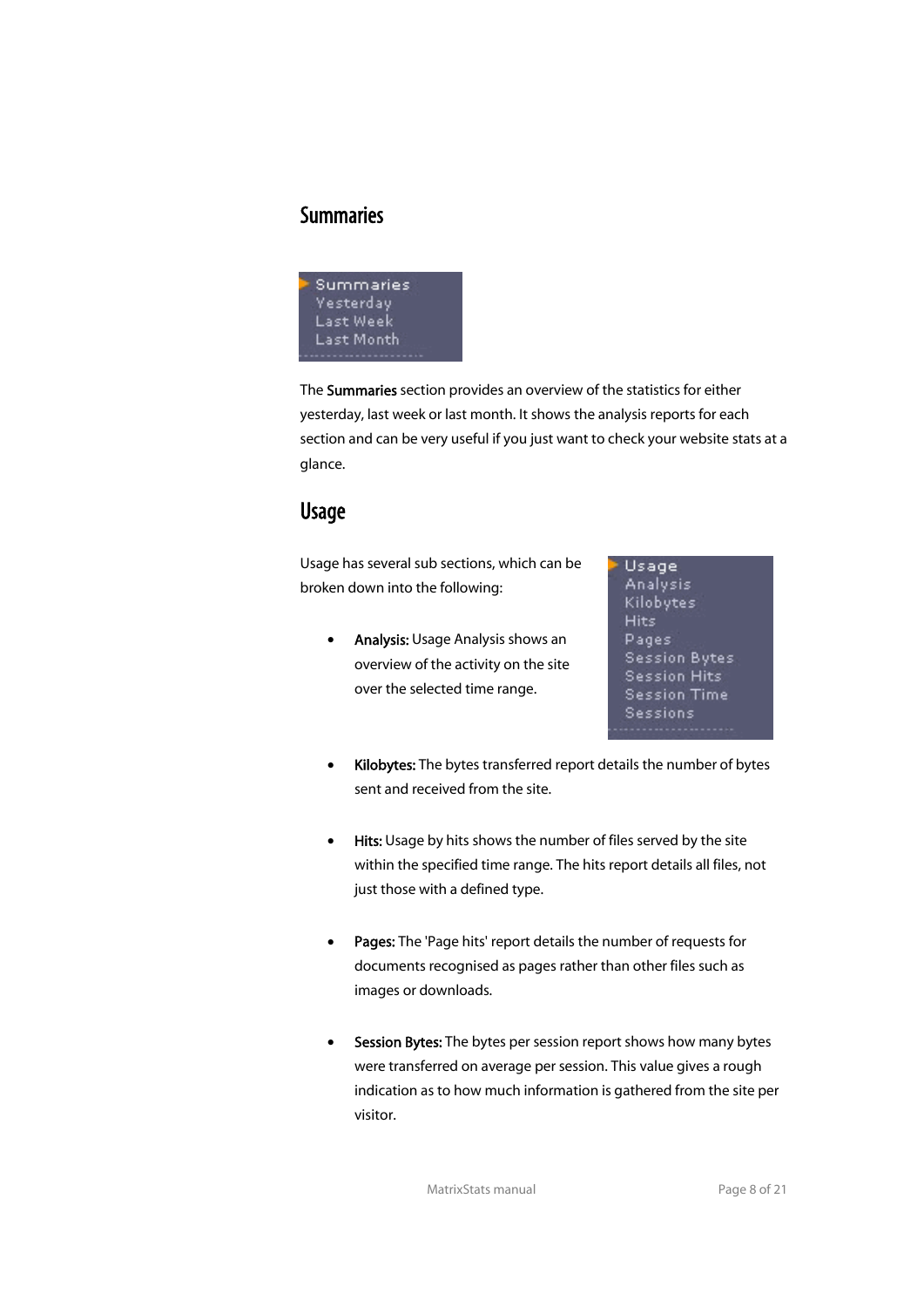- Session Hits: The hits per session report shows how many hits were recorded on average per session.
- Session Time: The time per session report shows the average amount of time between the first and last requests from a single session. The higher the time per session, the longer visitors are spending on the site.
- Sessions: A report showing the number of visitors to the site.

## Pages

The Pages section has the following features:

• Analysis: Page Analysis shows an overview of the page activity on the site over the selected time range. For more information about any of the tables in this report, select the 'Pages' menu items in the left hand menu.

Pages **Analysis** Map Page Views Page Errors Downloads Download Errors **Least Viewed Entry Point Exit Point** Viewed Once Directory

- Map: The usage maps report displays a user-customisable hierarchy of the site. Sessions are filtered into the groups based on page filters.
- Page Views: The most popular pages report details the most commonly requested pages on the site.
- Page Errors: The Most Common Errors report details the pages which generated an error when requested. The most common reason for this is that the page is not on the site.
- **Downloads:** The Most Popular Downloads report details the requests for files which are recognized as downloads (rather than pages).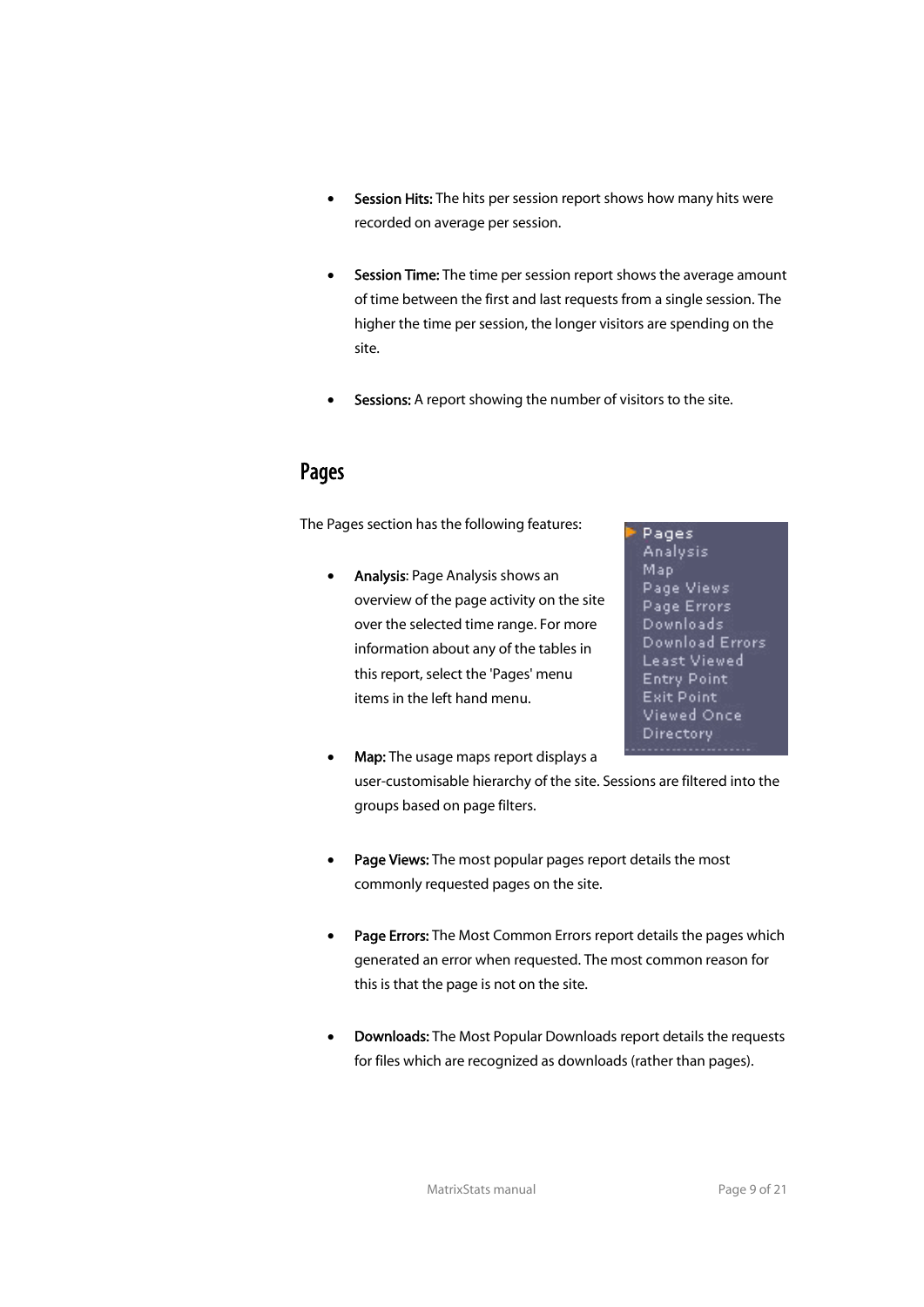- Download Errors: The Most Common Download Errors report details the downloads which generated an error when requested. The most common reason for this is that the download is not on the site.
- **Least Viewed:** The Least Viewed report details those pages which were viewed the least. This report does not include those pages which have not been requested during the selected period.
- Exit Point: The Session exit points report shows which pages were the last to be requested by visitors to the site.
- Viewed Once: The only page viewed report details sessions which only requested one page during their navigation of the site.
- **Directory:** The directory report groups page requests into their web directories. This report can be a very useful way to view the popularity of sections of a site, if a suitable directory structure has been chosen.

#### **Browsers**

 • Analysis: Browser Analysis shows an overview of the web browsers used to access the site over the selected time range. For more information about any of the tables in this report, select the 'Browsers' menu items in the left hand menu.

**Browsers** Analysis Agent Type User OS **Browser Tags** Robot Tags

- Agent Type: The agent type report details the web browsers used to connect to the site. The browsers are grouped by brand and by version.
- User OS: The Browser Operating System report details the operating system which each visitor's browser was running on. The report is grouped by brand and by version.

MatrixStats manual and a page 10 of 21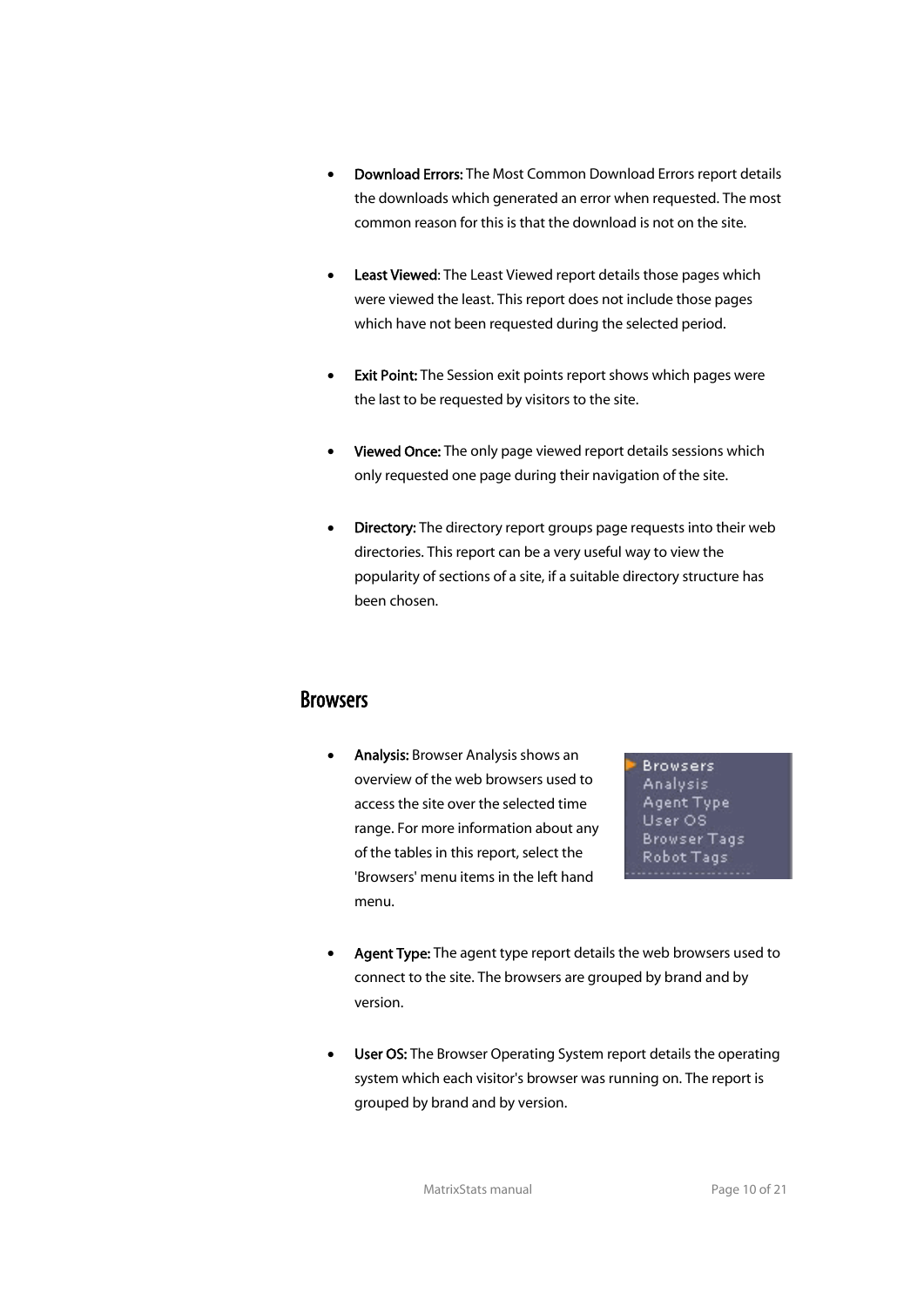- Browser Tags: The Browser Tags report details the information sent by the web browser to the web site when a request is made. From the browser tag it is often possible to work out which OS and browser the client is using.
- Robot Tags: The Robot Tags report details the information sent by the web browser to the web site when a request is made. From the browser tag it is often possible to work out which search engine or web directory the client is supporting.

### Referrers

 • Analysis: Referrer Analysis shows an overview of the other internet locations which have referred clients to the site over the selected time range. For more information about any of the tables in this report, select the 'Referrers' menu items in the left hand menu.

**Referrers Analysis** URLs **Broken Links Spongers** Domains Search Eng. Keywords Phrases

- URLs: The Referring URLs report details the referrals to this site from locations not matching the descriptions of any known search engines.
- **Broken Links:** The broken link report details all pages requested which returned a 404 'Not found' error message from the site. Use this report to spot any internal broken links between pages, or to inform 3rd parties of bad links from external sites.
- Spongers: The Spongers report details referrals from external pages to non-page files on the site. Entries in this report are likely to be caused by other sites sponging graphics or downloads from the site.
- **Domains:** The Referring Domains report summarises all non-search engine referrals into their domains.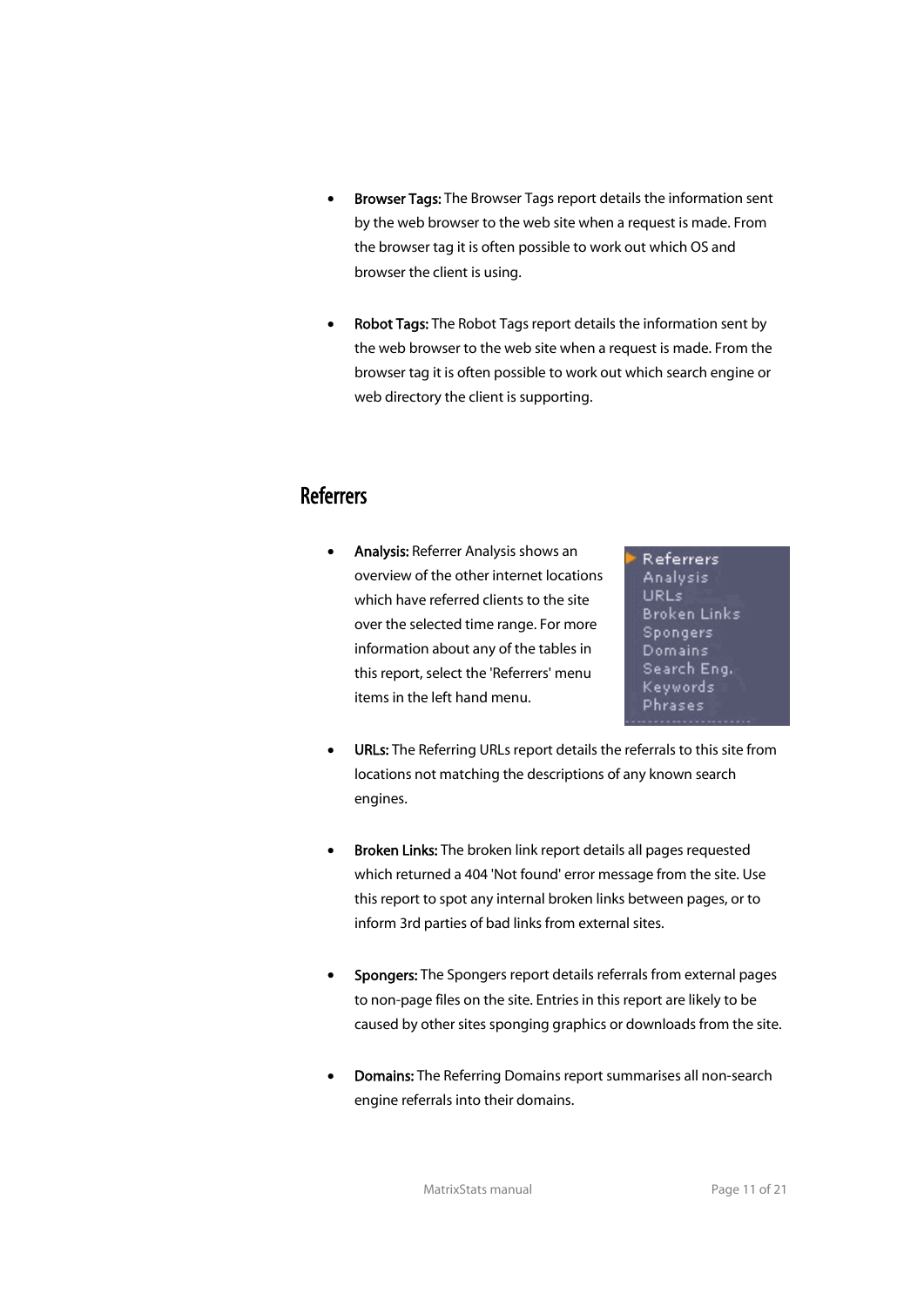- Search Eng: The Search Engine report details all referrals from sites recognised as Internet search engines.
- **Keywords:** The Search Engine Keywords report details individual words used to find the site from a recognised search engine during the selected time period.
- Phrases: The Search Engine Keywords report details phrases used, or groups of words used together, to find the site from a recognised search engine during the selected time period.

#### **Sessions**

 • Analysis: Sessions Analysis shows an overview of the origins of recorded sessions over the selected time range. For more information about any of the tables in this report, select the 'Sessions' menu items in the left hand menu.

**Sessions Analysis** Network **Host Names** TLD<sub>s</sub> Location

- Network: The network report details sessions by the cat-C network of the client request.
- Host Names: The Sessions by Hostname report shows the resolved host names for clients to the site.
- TLDs: The Sessions by Host Domain report groups all resolved client IP addresses into their top level domains.
- Location: The Sessions by Network Location report details sessions by their physical location.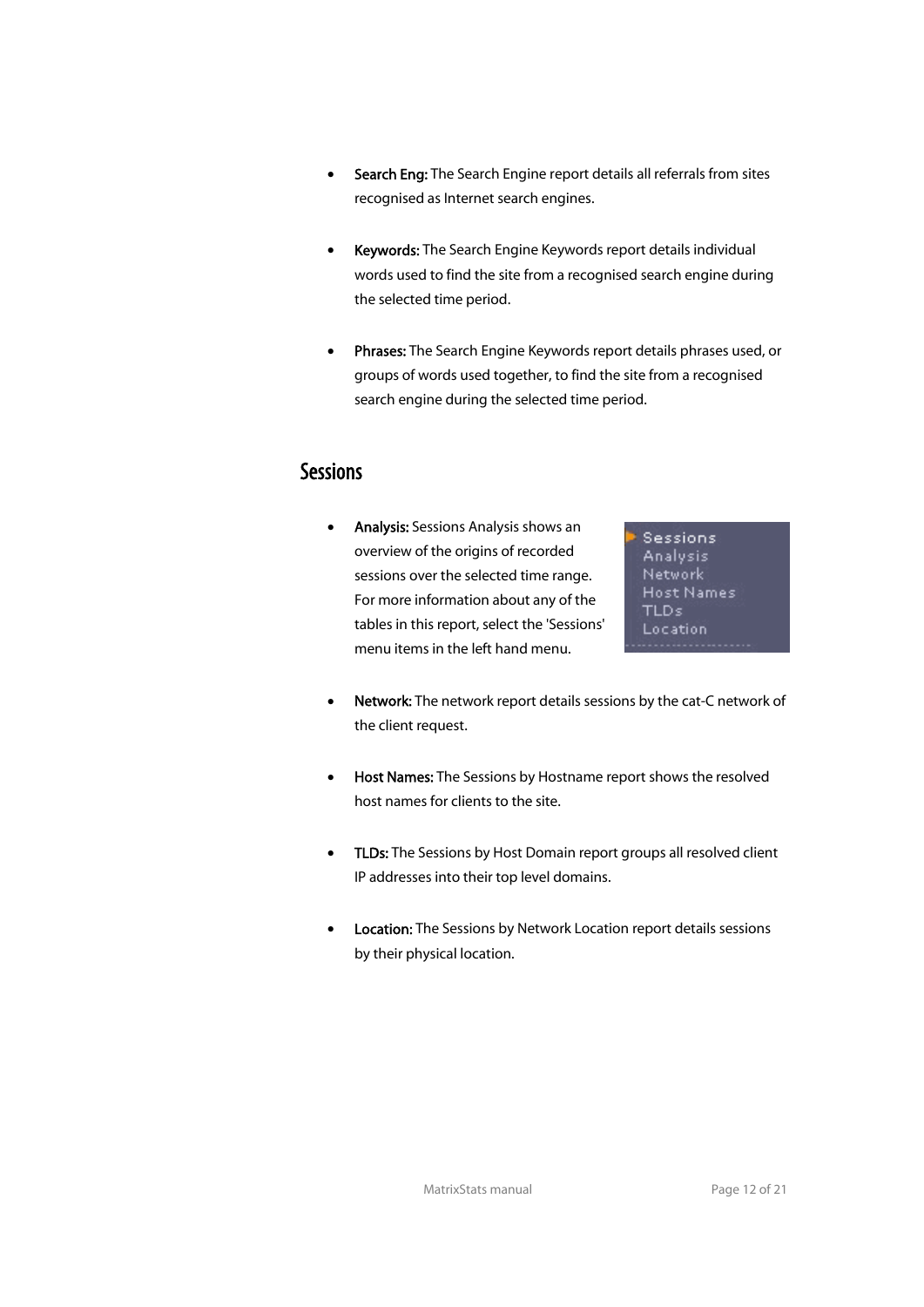# Administration menu details



### **Users**

From the Users admin page, an administrator can:

- Add, remove, and change the passwords and usernames of users with access to the site.
- Use the permissions table to control access to reports by user. The Anonymous user represents all visitors who wish to view stats from the site, but do not have a username or password.
- Set an email address and the types of summary that each user wishes to receive in their email.

#### **Watches**

 The watches administration section defines watch reports. These can be viewed from Tracking > Watches. Totals, graphs and logs can be displayed for all watches.

• URL Watches: A URL watch will provide detailed logging for the visitors to pages specified by the Wildcard field in the URL Watches table (\* and ? are valid wildcard characters).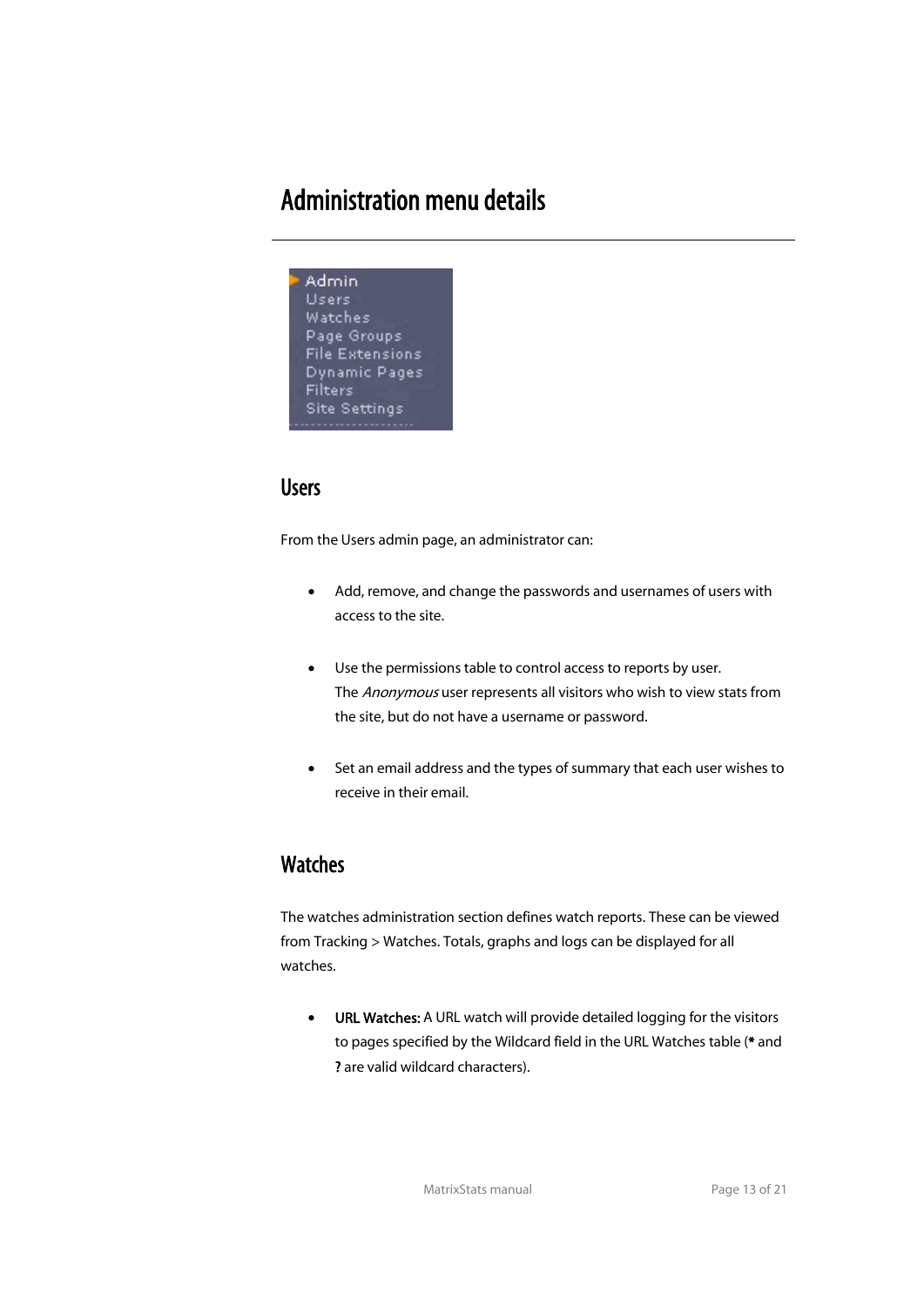For example, if a detailed log of visitors accessing the index page of a web site should be required, a row should be added as such:

|                      | <b>E</b> URL Watches |                    |  |
|----------------------|----------------------|--------------------|--|
| Description          | Wildcard             | Log Suspended Edit |  |
| <b>Site Entrance</b> | /index.htm*          |                    |  |

Where *index.htm* or *index.html* is the default page in the web site.

**Important:** Important: URL Watches can only be applied to recognised file types. If a watch is required on a non-recognised file type (i.e. not in either the page or download file extensions) then the file extension must be added to one of these lists (Admin->File Extensions).

IP Watches: An IP watch will provide detailed logging for the visitors to the site with the specified IP address.

For example, if a detailed log of visitors accessing the site from 10.10.10.\*\*\* (maybe the corporate cat-C network) should be required, a row should be added as such:

|                    | $\triangleright$ IP Watches |                      |  |
|--------------------|-----------------------------|----------------------|--|
| <b>Description</b> | IP Address                  | (Log Suspended Edit) |  |
| Corp               | $10.10.10.*$                |                      |  |

 The wildcard \*\*\* matches any byte value. Unlike the page wildcards for URL watches, the IP wildcard \*\*\* can only be placed at the end of the IP address, or not at all. If /Log/ is unchecked, a record of sessions from the specified IP is kept, but not per-hit information.

• Link Watches: MatrixStats can be configured to /watch/ for visitors who follow links both into and out of the site. This can be immensely useful to those who sell advertising, as every click from an advert (a specific link) can be counted both into and out of the site.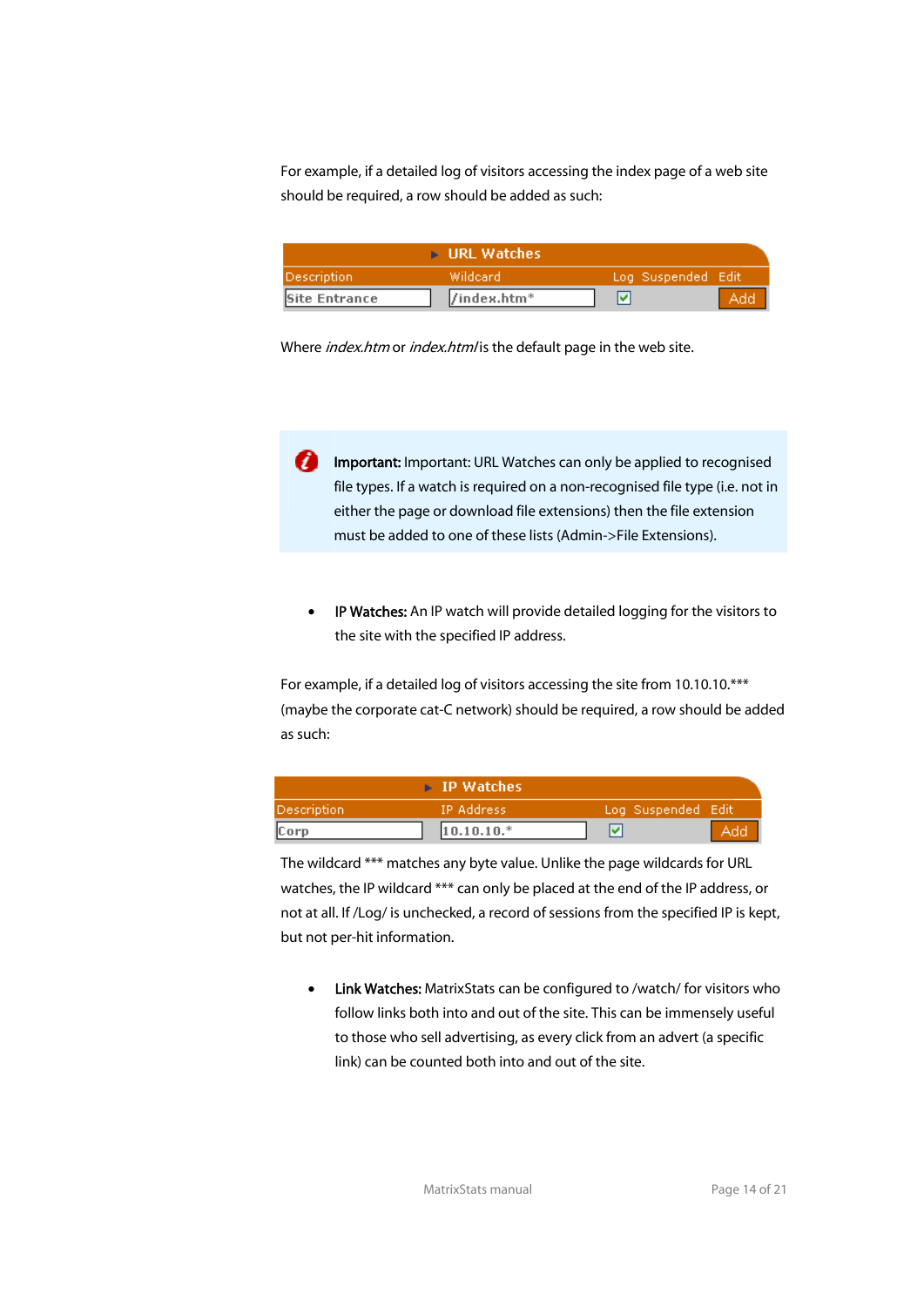In the following example, a link to a shareware page (shareware.html) is given a watch.

| $\triangleright$ Link Watches                               |  |                              |  |              |  |
|-------------------------------------------------------------|--|------------------------------|--|--------------|--|
| Suspended Edit<br><b>Description</b><br>Destination<br>lKev |  |                              |  |              |  |
| 792674-10865 Link1                                          |  | $[$ http://www.myexam $\Box$ |  | Apply Delete |  |

 The Key (792674-10865) is a unique identifier to indicate to MatrixStats which link is being requested. Links should be constructed as follows: http://matrixstats/click?key

Where *matrixstats* is substituted for the host and, optionally, the port of the statistics server and key is substituted for the value shown in the above table. Examples:

 http://matrixstats.example.com/click?18332-1 http://1.2.3.4:8000/click?18332-1

 Any visitor following a click-watch link will be referred automatically to the specified destination URL, and will be logged by MatrixStats.

### Page groups

 Page groups are used in MatrixStats to define distinct areas of the site. These can be used to build up a site map. Each page group is defined optionally by a set of wildcards to match requests for files. Many separate maps can be made using this mechanism.

 The following site map (as shown in Admin->Page Groups) is an example breaking down fictional sales content of a web site. The page group mechanism is best explained with a short example. This example is a fictional site that sells gardening products and spacecraft.

A single page group can be added with the Add Group form at the bottom of the Page Groups Administration. The first group added in this example is a group representing gardening products. All pages within the gardening directory of the site are categorised as sales-related gardening product and so the wildcard gardening\* is used. The title and colour chosen are arbitrary, but should be representative of the group. Parent is not applicable yet, so a value of None is chosen.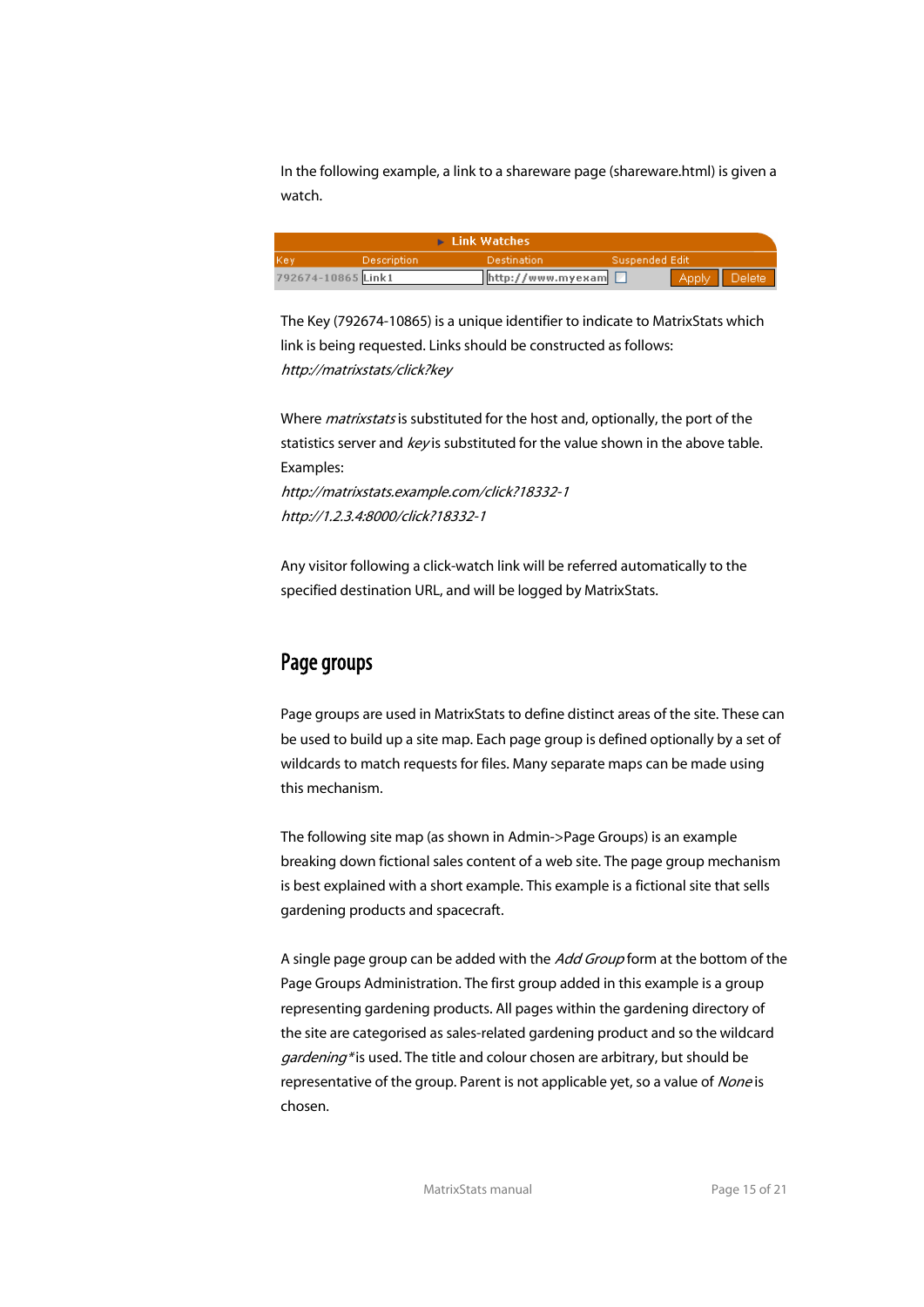

Having clicked Add, a single page group should appear above the Add Group form with the selected colour and title:

| Gardening   |              |
|-------------|--------------|
| Parent None |              |
| Filters     | /gardening/* |

The two icons in the top right of the group are for editing the group or deleting it, respectively. Clicking edit loads a form very similar to the Add Group form already used, in order to change a

group's title, colour, parent or filters.

 In this fictional example, there are some categories of gardening which exist outside of the /gardening/ directory of the site. One example of this is a Plants group, which is, curiously enough, in a */plants/* directory. This is added in the same way as the Gardening group, leading to a second page group being displayed separately from the Gardening group. Now, as Plants are a subcategory of gardening sales, all sessions matching Plants should also be included in the totals for Gardening. This could be achieved in a couple of ways. The wildcard that matches Plant pages (plants\*) could also be included in the Filters for Gardening. Alternatively, the Plant page group could be made a child of Gardening. In this way, any sessions which visit pages in the Plant page group would automatically be added to the Gardening group. In order to make this happen, the Parent of Plants has to be set to Gardening, leaving the site map looking like this: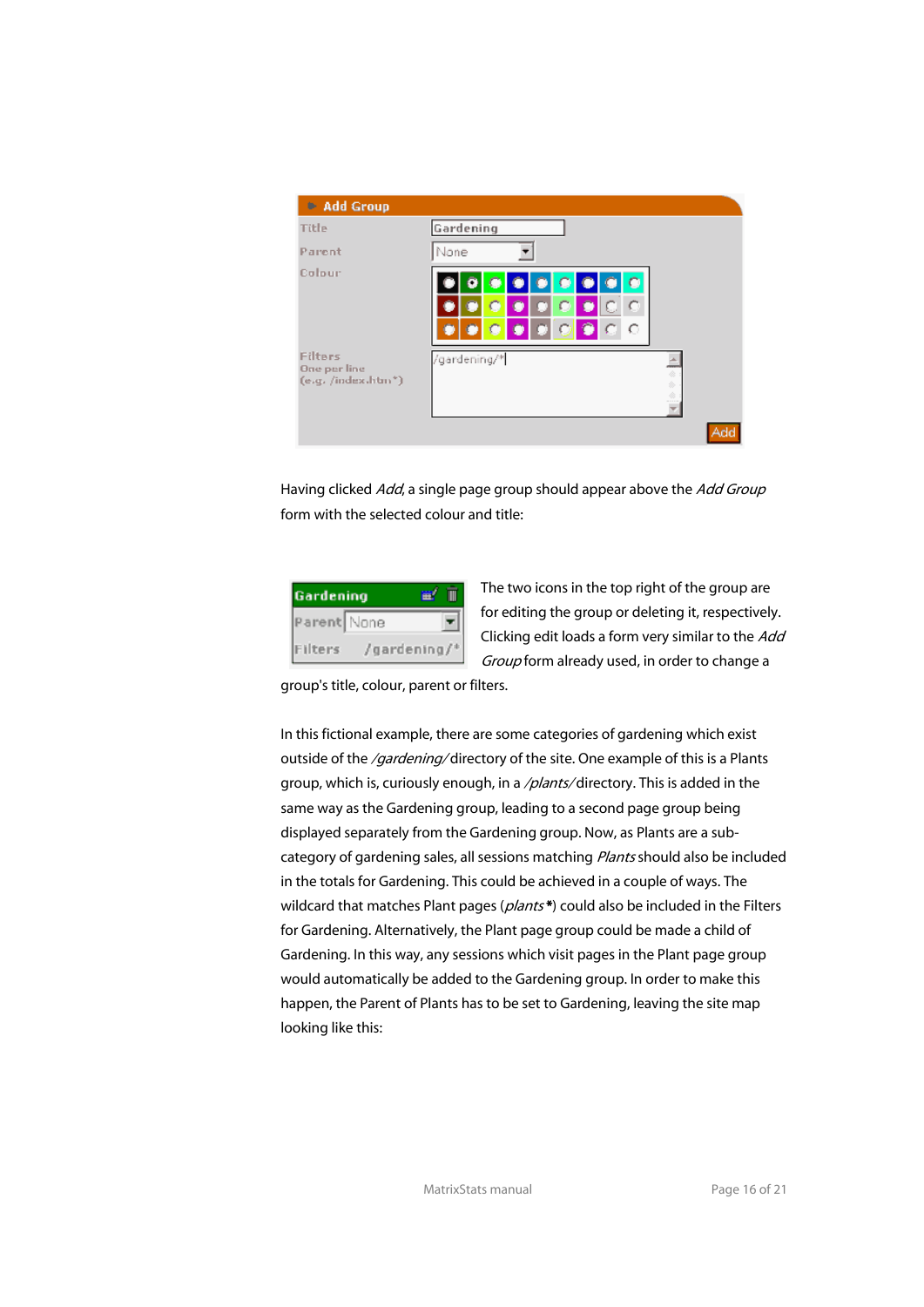

 If this map is now related to how the real site map will look, then the behaviour should become clear. In a short period of time, the site is visited by two sessions. The first session looks at many pages, but none in the /plants directory. It does, however, look at /gardening/gadgets/superweeder.htm and so is placed within the Gardening group, but not Plants. A second session looks only at /plants/potted/geranium.htm but because Plants is a child of Gardening, the session is placed within both. So, after these two sessions have ended (assuming these were the only two in the time frame reported), the site map (Pages->Map) would look as follows:



 The rest of the map is built up in the same way, with the map growing more specialized and granular towards to bottom. Page groups need not have any filters of their own, as they can be used solely to group together the sessions of their children (as with the sales group in the completed example below):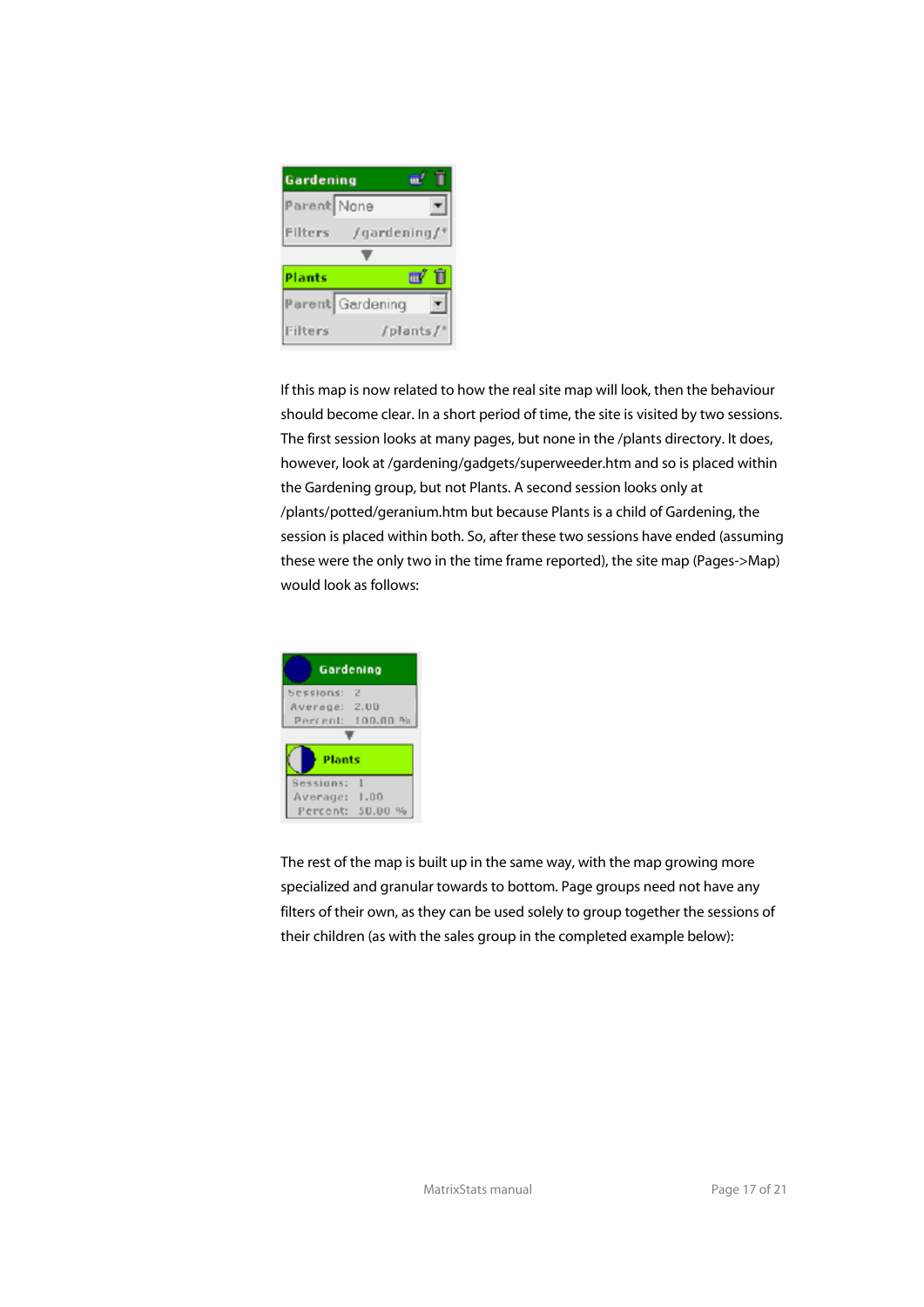| Sales                                 |                                       |                                               |
|---------------------------------------|---------------------------------------|-----------------------------------------------|
| Parent                                |                                       | None                                          |
| Filters                               |                                       |                                               |
|                                       | $\overline{\mathbf{v}}$               | v                                             |
| Gardening                             | π<br>匾                                | Ñ<br><b>Rocket Science</b><br>國               |
| Parent                                | Sales<br>$\pmb{\mathrm{v}}$           | Parent Sales                                  |
| Filters                               | /gardening/*                          | /rockets/*<br>Filters<br>$\text{missiles}$ /* |
|                                       |                                       |                                               |
| øû<br><b>Gardening Tools</b>          | ďŪ<br>Plants                          |                                               |
| Parent Gardening                      | Parent Gardening                      |                                               |
| Filters / gardening/tool_*<br>/tools* | Filters<br>$f$ plants $f^*$           |                                               |
|                                       |                                       |                                               |
|                                       | $\mathbf{u}'$ if<br><b>Srubberies</b> |                                               |
|                                       | Parent Plants<br>۰                    |                                               |
|                                       | Filters<br>$/s$ hrubs $f^*$           |                                               |

In summary: The site map is a session-based statistical tool. Sessions are placed into page groups when they match one of a group's wildcards. When a session is included in a particular group (for example the /Tools/ group), then it is implicitly included in its parent (e.g. the Gardening, and subsequently the Products group).

 The Map builds up a picture of the site according to areas visited by each session. If the percentage displayed by a group is 100% then every session during the specified time range has visited areas of the site defined by group's wildcards, or one of the groups' children's. The percentage is also represented as a pie chart in the top-left hand corner of each page group. The average shown in each group is the average number of sessions per day that have fallen into that group's criteria.

## File Extensions

MatrixStats does not automatically know what a *page* or *download* is, and thus build up statistics on those criteria. Files are defined as page, download or *other* by virtue of their file extension (the portion of a filename after the last ".").

 Defined file extensions can be ended with the "\*" wildcard, but no other wildcard combinations are recognised.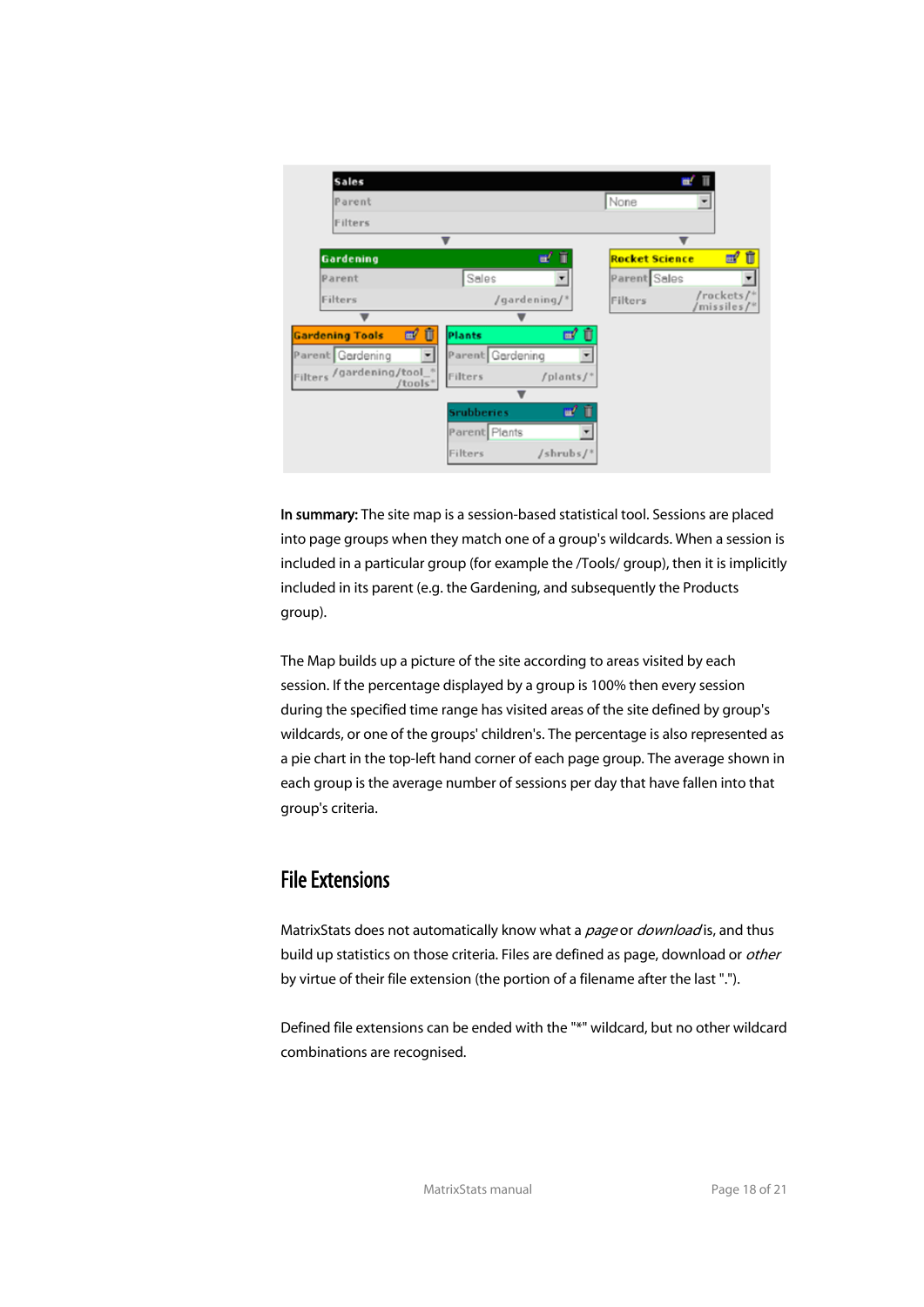By default, page file extensions include .htm\* to match all HTML documents, and .asp to match active server page documents. Downloads include common video and compressed file formats such as .zip and .avi.

 File extensions should be added or altered to cater for all page and download files on the site.

#### Dynamic Pages

 A large number of websites are generated dynamically (i.e. the pages are not simply read from files, they are processed first, to display content from databases for example). Often the entire website is made up through a single cgi application, and, as such, every request to the site appears as the same file.

 The function of a cgi application depends on a set of parameters passed to it. The parameters are separated by ampersands ("&") and are begun after a question mark; for example: http://www.myexample.com/index.pl?page=entry&something=1

In this example, the page is index.pl (a Perl script), and the parameters are *page* and something which have values of entry and 1 respectively. These parameters can then be read by the script index.pl, and according action can be taken to construct a page to send back to the visitor. In this example, to avoid index.pl appearing as every page hit, the page parameter is added to the dynamic page list.

| $\triangleright$ Dynamic Pages |      |         |               |
|--------------------------------|------|---------|---------------|
| Key Query Fields<br>Page Name  |      |         |               |
| /index.pl                      | page | - Apply | <b>Delete</b> |

Subsequent requests to /index.pl will be recorded alongside the page parameter (and it's value). This may lead to the following pages appearing in reports:

| Page Name               | <b>Hits</b> |
|-------------------------|-------------|
| /index.pl?page=index    | 200         |
| /index.pl?page=products | 180         |
| /index.pl?page=another  | 80          |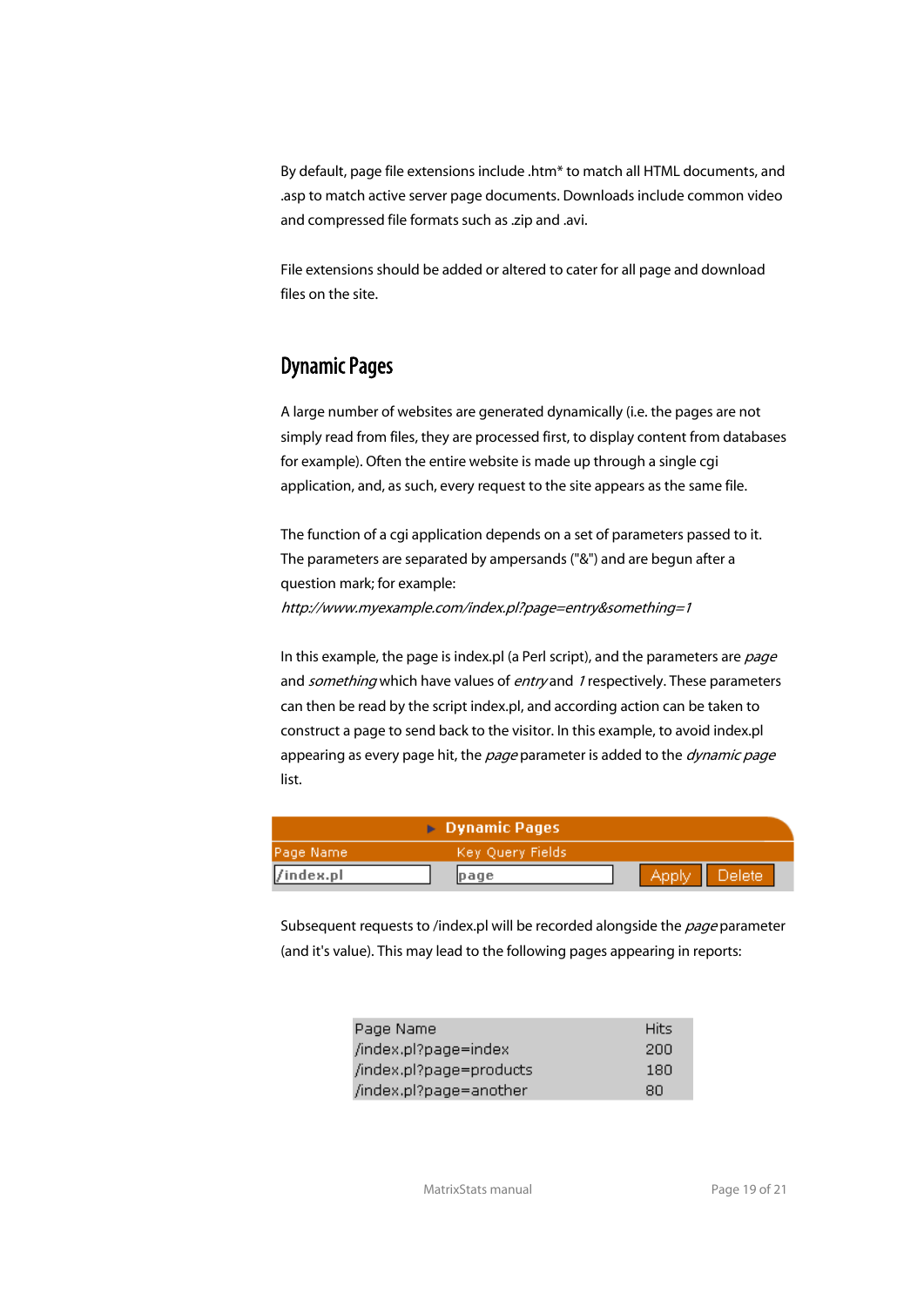Instead of the same set of hits, without the dynamic page entry:

| Page Name | <b>Hits</b> |
|-----------|-------------|
| /index.pl | 460         |

 If more than one parameter defines which "page" is displayed, then commaseparate the parameter names in the /Key Query Fields/ field. For example:

| $\triangleright$ Dynamic Pages |                  |        |               |
|--------------------------------|------------------|--------|---------------|
| [Page Name]                    | Key Query Fields |        |               |
| $\vert$ /index.pl              | subsection, page | -Apply | <b>Delete</b> |

## **Filters**

 Filters allow some degree of content management. Filters can be set up for both page requests, and referrers, to either exclude matching statistics, or to rename/group them differently.

 An example of a referrer filter may be to group requests from another site excluding the 'dynamic' part of the URL:

| Referrer                                           | Total |
|----------------------------------------------------|-------|
| http://www.x.com/s.asp?product_id=1-112342         |       |
| http://www.x.com/s.asp?product_id=1-12233&date=now | 18    |

With the addition of a referrer filter as such:

| Wildcard                | Replace                           |
|-------------------------|-----------------------------------|
| http://www.x.com/s.asp* | http://www.x.com/s.asp [filtered] |

The results become:

| Referrer                          | Total |
|-----------------------------------|-------|
| http://www.x.com/s.asp [filtered] | 40    |

 Which in turn leaves more room for other referrers in the report, but does not exclude important information.